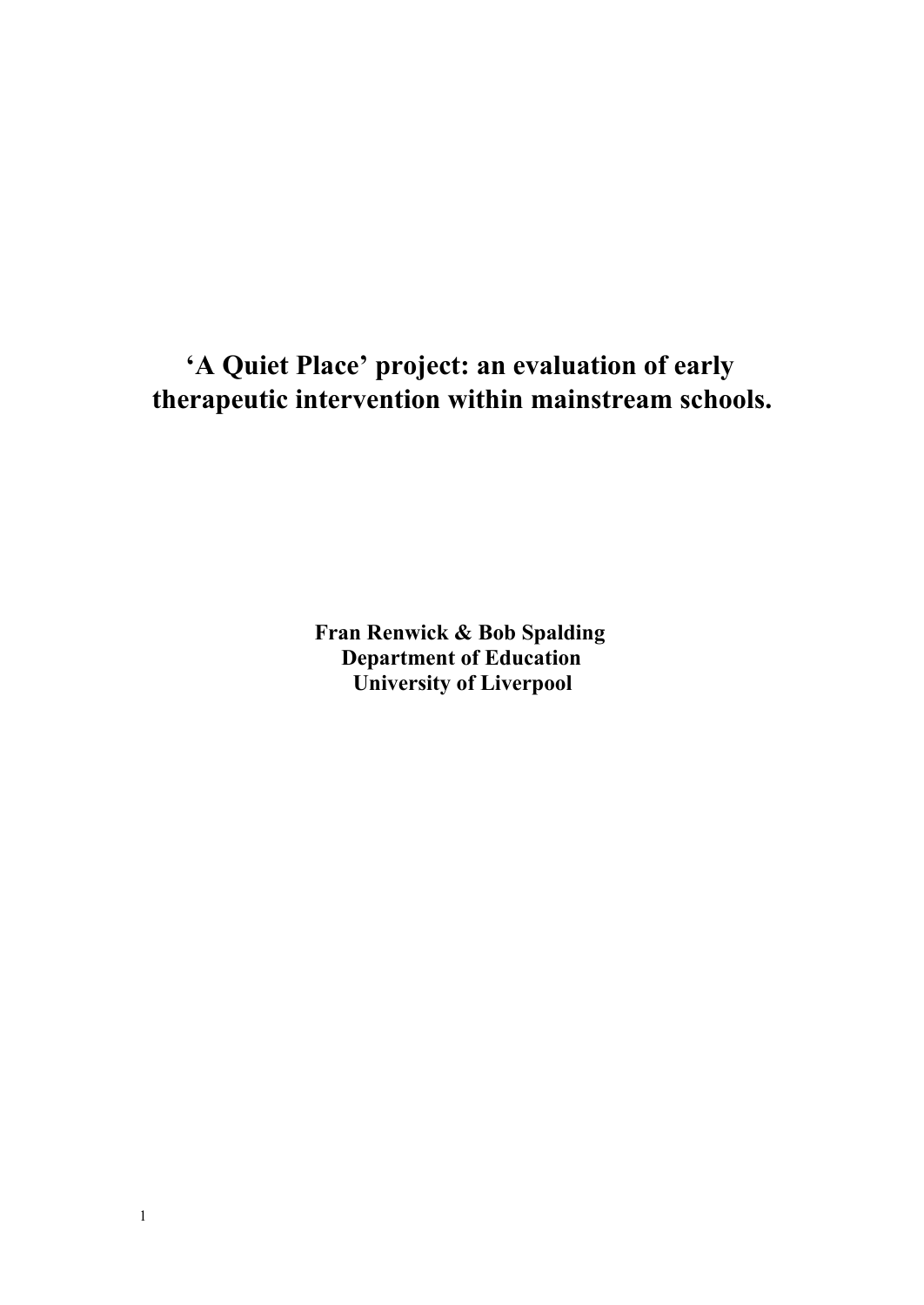### *Abstract*

*This paper discusses the nature of the therapeutic intervention provided by A Quiet Place project, outlining its aims, objectives, philosophy and intervention protocol. In line with the requirements of the action research paradigm according to which the project was established, this article evaluates the changes and developments which have occurred since its inception. Noting the strengths and weaknesses of the pilot study, the present study reports on the internal and external monitoring procedures, extending the latter via the development of observation scales specific to the nature of the intervention. Participants*  $(N = 54)$  *were matched with a non-participant control group on variables of gender, age and background. Data were collected preand post the 6 week intervention period, producing an index of change on a bipolar scale of positive and negative behaviours. An independent samples ttest revealed that the overall change observed was statistically significant (p<0.001), while analysis by behaviour category, gender, age and reason for referral provided greater detail for the meaningful interpretation of results. The paper concludes that these overwhelmingly positive results needs to be treated with cautious optimism, pending longer term followup data to determine the degree to which gains are maintained over time.*

# **Introduction: What is A Quiet Place ?**

A Quiet Place grew out of the work of The Liverpool Early Years Behaviour team, a city-wide service whose brief was to support the families of children identified as having emotional and/or behavioural difficulties – usually within the context of the home environment. A Quiet Place was a natural extension of this concept, but designed to support the children and families by the provision of a room within the school or community, which provides not only holistic therapeutic support, but also an environment specifically designed to generate feelings of calm and well being. It was hoped that this would help overcome the difficulty encountered when parents do not wish to co-operate or accept the support of the team.

A Quiet Place is a room within 7 primary schools on Merseyside and Croydon. It provides the base for a programme of short-term therapeutic support for children within the mainstream provision experiencing behavioural and /or emotional difficulties. Based on the concept of 'holism', the programme works to build on existent strengths and to discover inner resources to support the individual within the context of their social, familial and educational environment. Avoiding the deficit model of psychotherapy, A Quiet Place has developed a system called "Educational Therapeutics" which acknowledges and works with the educational aims of the school, and offers therapeutic support from an extensive skill base in an eclectic manner (Spalding 2000). It works to support the whole child (body, emotions, mind & spirit) within the context of their whole life (self, home and school).

The aims of A Quiet Place concur with those of the social inclusion agenda as outlined by the department for Education and Skills in England in their Excellence in Cities programme ( DfES 2001 ). All schools lie in areas which are high on indicators of social deprivation and the programme has been specifically designed to offer immediately accessible provision for families who are very much at risk of social exclusion and have children who exhibit lack of control and precriminal tendencies. A prime anticipated outcome is the raising of parental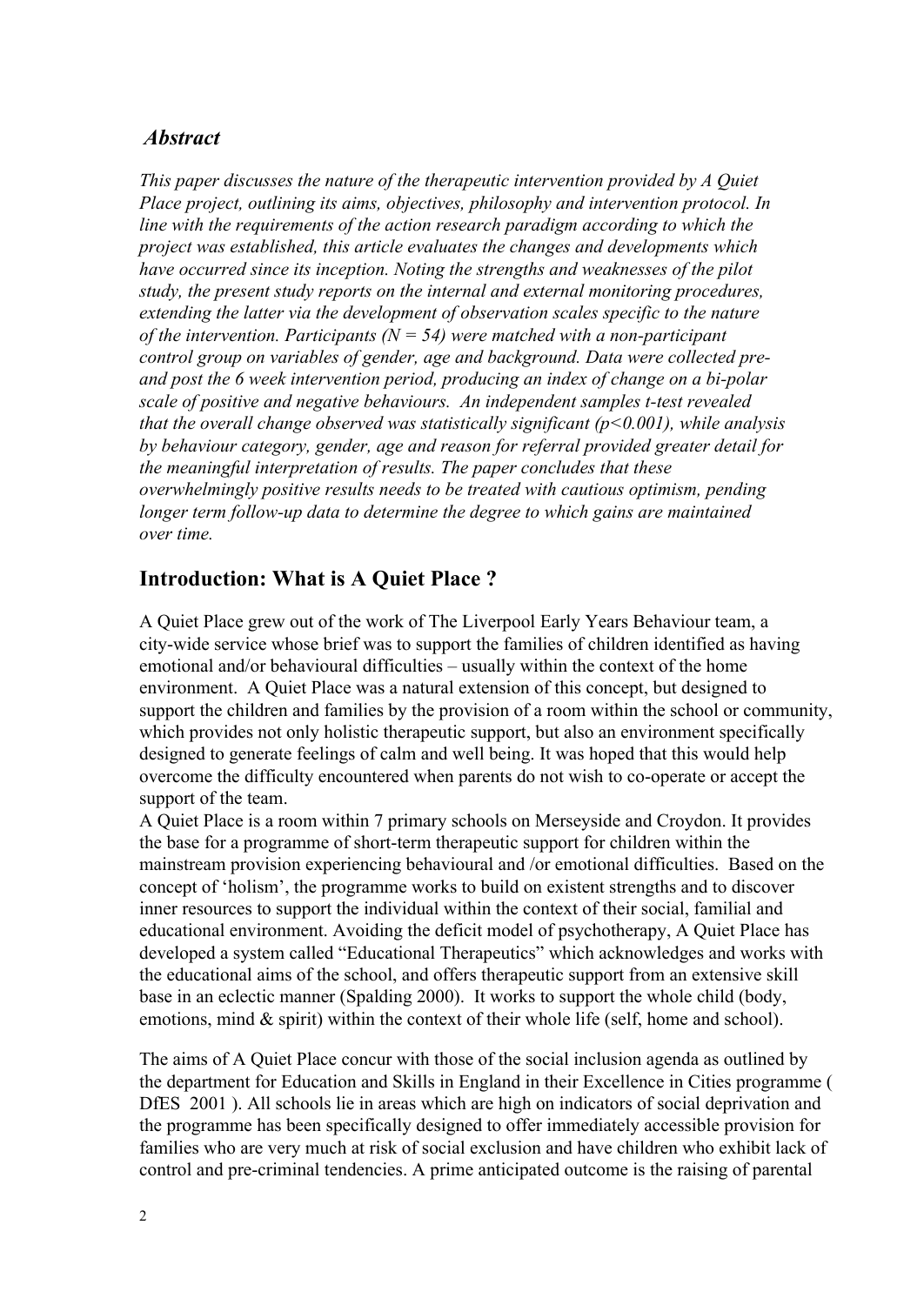confidence and empowerment in handling children within the family, as well as within the school and wider community.

Other anticipated outcomes include the facilitation of a greater openness to learning, increased engagement with learning and school attendance.

Some early intervention initiatives have focused on extrinsic approaches which deliver training programmes with the significant players in the child's development, parents, peers and teachers (Walker, Kavanagh, Stiller, Golly et al 1998, Tankersley, Kamps, Mancina & Weidinger 1996). A Quiet Place differs from these in so far as it is rather more concerned with healthy emotional development and a focus on the child's inner world. In this respect it shares similar aims to the "Nurture Group" Consortium (Bennathan & Boxall 1996) and is a response to concerns expressed by the Mental Health Foundation (Kurtz 1996) about the poor levels of support available for children and young people who experience mental health problems.

A Quiet Place offers a short-term (six-week) intervention programme, a layered approach to support and intervention. Stress and issues of self-esteem are assumed to be primary to lack of achievement in all areas of the child's life. A Quiet Place therapeutic support therefore aims to work on three levels:

1. Reduction of immediate stress and the acquisition of effective stress management strategies

- 2. Increasing self esteem
- 3. Case specific objectives.

While A Quiet Place is more than a room, the environment is prepared in a manner which offers a welcoming and relaxing environment, and acts as a stimulus for the exploration of relevant issues on a psychological level. Aesthetically pleasing, it provides an oasis of beauty in a world often perceived as hostile and barren by clients. It provides a richness of sensory stimulation, supporting the often damaged sensory pathways of traumatised children (Spalding, 2001).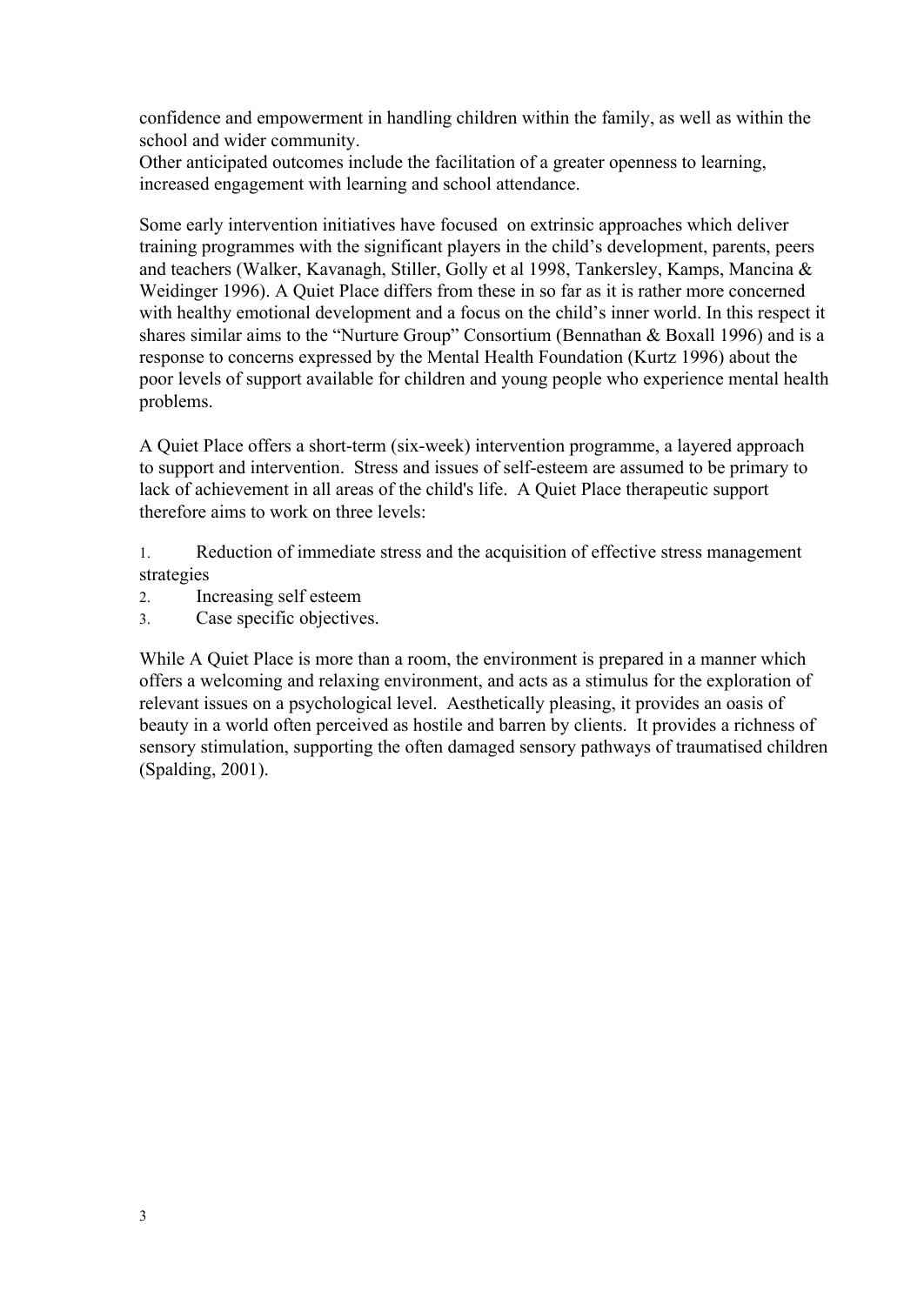

*Fig 1: A Quiet Place Holistic Model*

# **Project Methodology**

The principles of Educational Therapeutics upon which the project are based are demonstrated in Fig 1. Educational Therapeutics is seen to relate to the child as individual, physically, emotionally, mentally and spiritually, as well as to the child within her / his environment. Thus the therapeutic methodologies offer holistic support to the child as primary client, to the teacher and other staff, and to the parents or carers.

#### *Treatment Protocol*

Therapeutic intervention in respect of the child is as follows: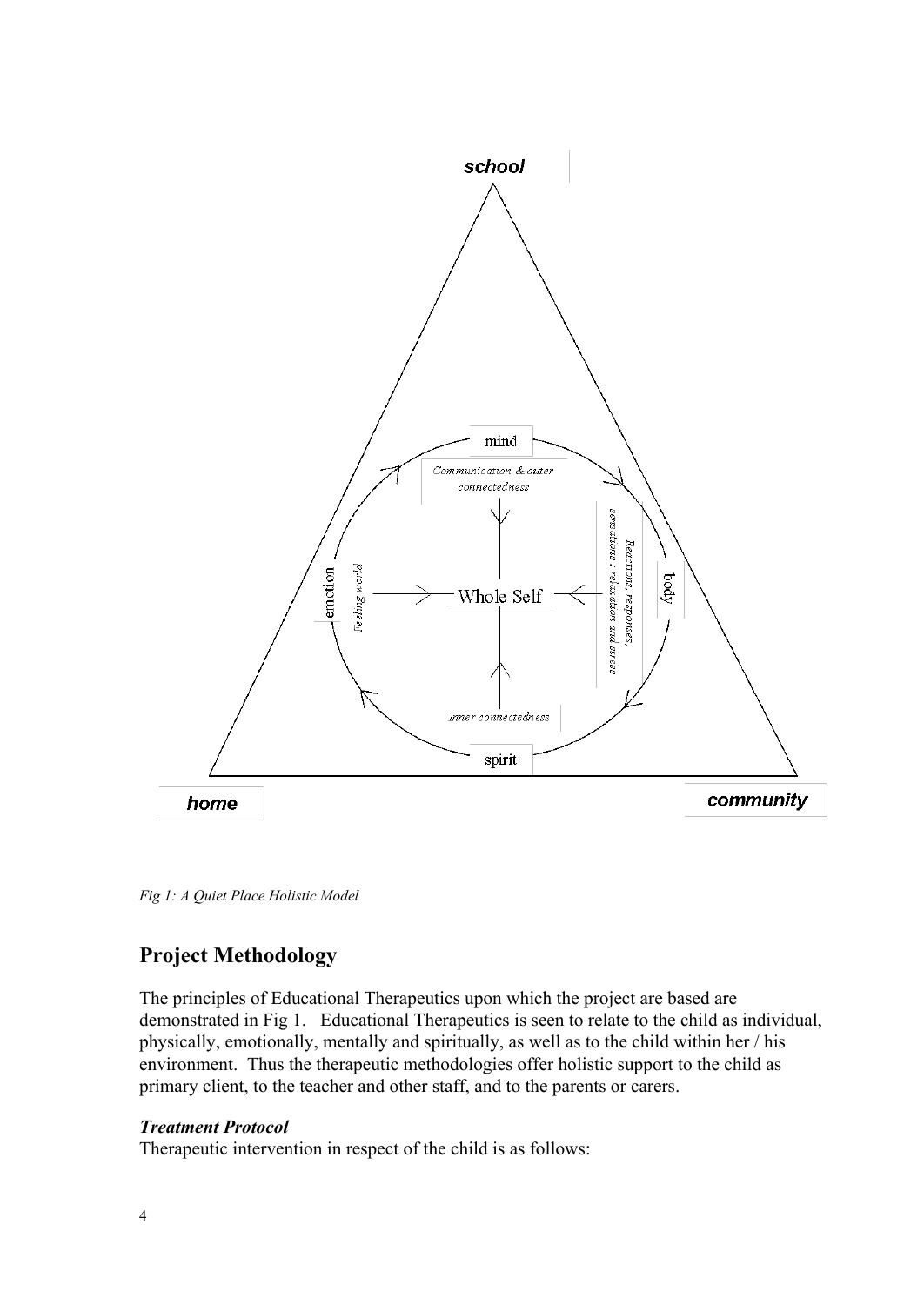1. The child is identified and referred according to specific criteria usually by the school, but sometimes via the parent or self-referral.

- 2. The parent attends a semi-formal interview, the purpose of which is :
- − to inform the parent of the project and explain the nature of the interventions
- − to obtain permission from the parent for the child to participate on the project
- − data collection.
- − to offer therapeutic support to the parent
- 3. The teacher is interviewed in order to :
- ensure their understanding both in general terms and in terms of how the child's participation will impact on them
- to offer therapeutic support to the teacher
- − data collection.
- 4. A therapeutic outcome and treatment protocol is established
- 5. The child comes to A Quiet Place 3 times a week for 6 weeks for:
- − one psychotherapy session
- − one session of therapeutic touch
- − one session of relaxation training.
- 6. The parent pays a return visit to evaluate progress.
- 7. The teacher evaluates progress.
- 8. The therapeutic outcome is evaluated.
- 9. Evaluation is done via the research procedures.
- 10. A decision is made according to the needs of the child :
- − all outcomes are achieved child exits the programme
- − child returns for further 6 sessions after a break
- − child continues without a break for 6 more weeks.

# **The Evaluation**

The project was established according to an action research paradigm, whereby monitoring is carried out both internally, via the treatment protocol, and externally. The internal monitoring relies predominantly on the parental and teacher reports on progress at the end of the programme and assessment of the achievement of the therapeutic outcome formulated at the commencement of the treatment protocol. External monitoring initially took the form of a pilot study (Spalding, 2000), but has now been expanded upon in the current study.

# *The pilot study*

A sample of the first 22 children to complete the programme was compared to a control group with similar parameters. A pre / post design was employed, using the Boxall Profile )Bennathan, M & Boxall, M.1998) as measurement. Although there was a marked improvement in scores for those children in the experimental group, a t-test analysis did not yield significant results. Exploratory data analysis and interview data suggested a variable effect in terms of result, based in part on the reason for initial referral.

Further research was indicated, both to clarify these findings and to provide follow-up data on the longer-term effect of the intervention.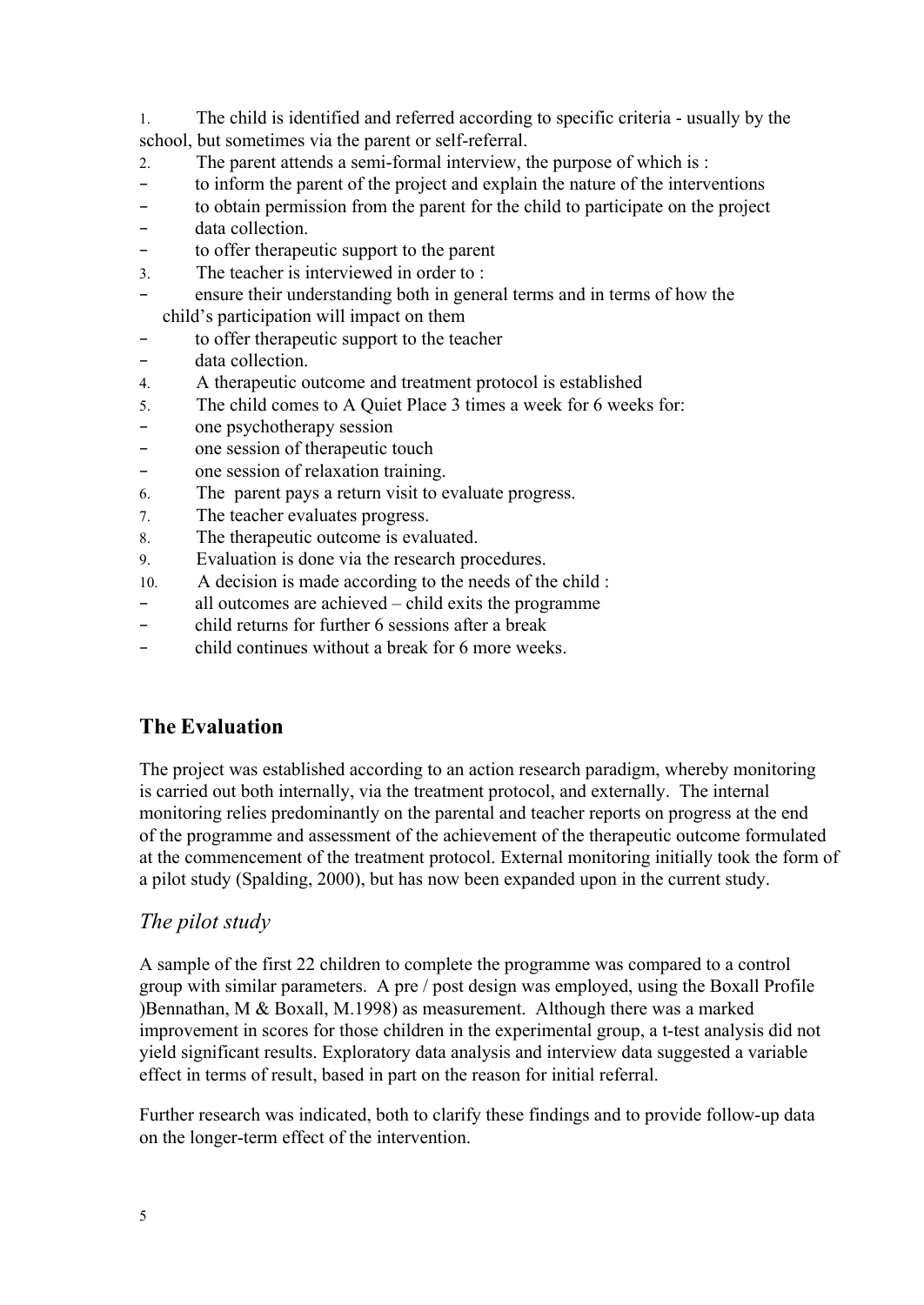The present research brief seeks to further explore whether the standard and type of intervention has a positive impact on the objectives of the project. Specifically, this would entail the reduction in behaviours which are likely to put a child more at risk of exclusion from school and disengagement with learning. The overall aim of the intervention is to keep children in school and enhance their ability to benefit from their educational experience.

Unacceptable behaviour in terms of harm or danger to self, or persistent misbehaviour of the type that tends to undermine general discipline are the main reasons for exclusion of pupils, as reported by head-teachers of the schools associated with A Quiet Place (DfEE 1999). A decrease in this type of behaviours would tend to decrease the likelihood of exclusion. While at school, the quality of the educational experience of the child is dependent on many factors. The more the child pays attention to what is going on the classroom, and maintains a positive attitude to the process of learning, the greater are the potential benefits that may accrue from attending school.

#### *Hypotheses*

Breaking these concepts down to their smallest, measurable component parts, this research seeks to measure the changes in positive behaviours and decrease in negative behaviours such that inclusion and learning are promoted. Two hypotheses were therefore proposed :

*Hypothesis 1* : there would be an increase in the positive behaviours of children attending A Quiet Place as compared with those who have not

*and*

*Hypothesis 2* : there would be a decrease in the negative behaviours of those attending A Quiet Place as compared with those who have not

#### *Internal Monitoring*

During the academic year September 2000 to July 2001, case data for 172 children in 7 schools has been collected, showing that a total of 3466 individual sessions were delivered by Quiet Place staff in line with the principles and protocols described. Evaluation of stated outcomes as part of the internal treatment protocol suggest that improvement has occurred in 86% of cases. Further qualitative data on satisfaction with effectiveness of the Quiet Place intervention were commissioned and provided by Piper (2000), whereby 19 children, staff and parents were interviewed regarding their experience of A Quiet Place. In all instances the response was favourable, with the most frequent comment being in terms of a desire for 'more of the same'.

Evaluation of internal monitoring procedures has indicated the need for some changes. The use of the Boxall Profile has been discontinued because of the additional pressures it places on teachers, and the consequent loss of data resulting from non-completion. Instead, more structured teacher, parent and child interviews are being used for more comprehensive internal monitoring.

#### *External Monitoring Observation Scales*

The observation scales used in this study were initially based on the items of the Boxall Profile, adjusted to account for observed behaviour as opposed to the "reflected upon"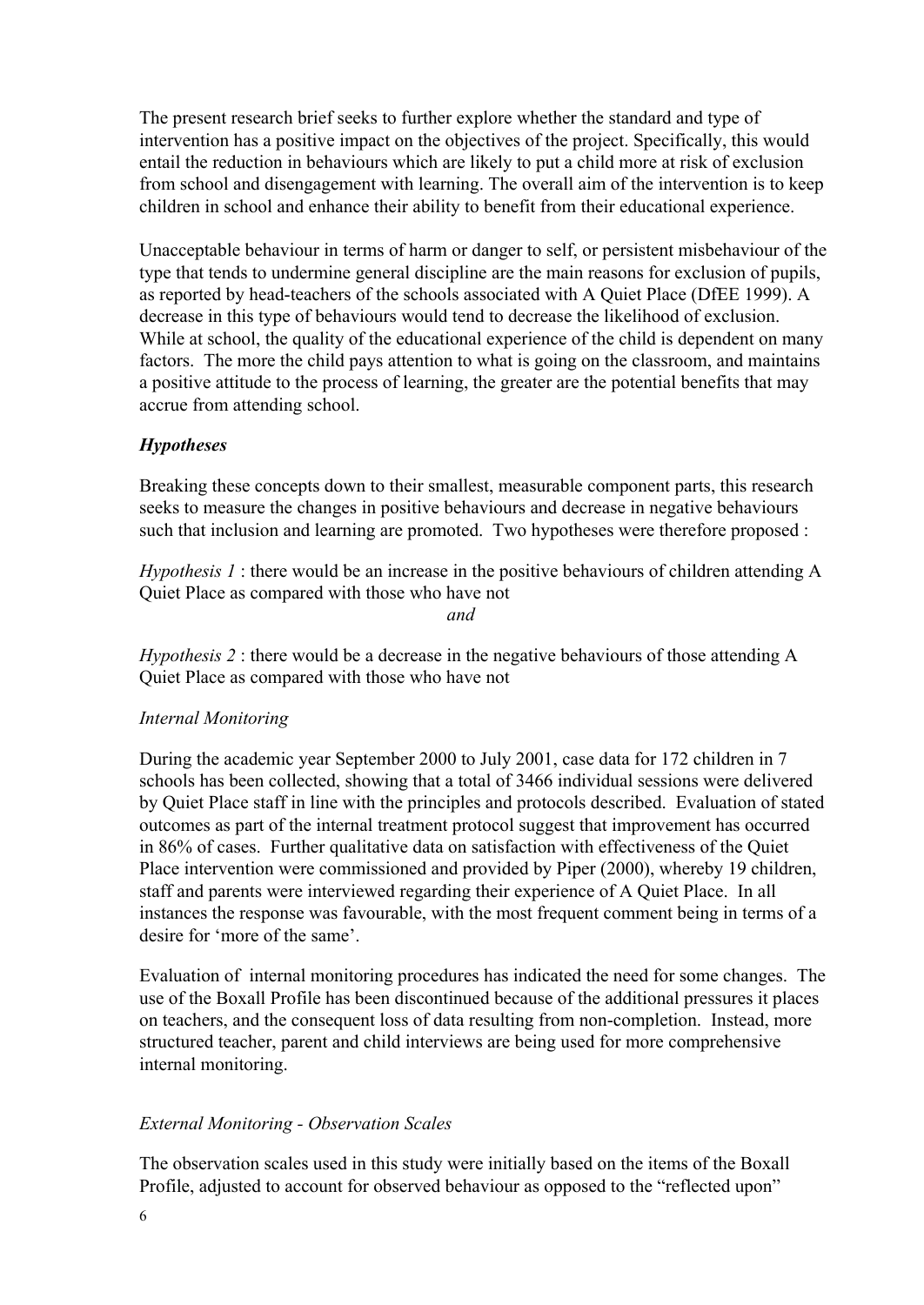behaviours & attitudes of the profile itself. Observers were trained using video footage in the use of the scales, and the reliability of the scales was assessed using inter-rater reliability correlation ( $r=0.808$  with  $p<0.01$ ). The observation scales were piloted, and revised, to produce the scales from which data for this study were obtained.

Observation data were collected using time interval sampling. Each child was observed for a span of 90 minutes pre- and post- intervention. For each observation 3 different settings were sampled:

- 1. Child engaged in a teacher led activity
- 2. Child engaged in an activity where independence was required
- 3. Child observed in an unstructured situation.

The scales consist of 15 bi-polar items in 5 categories as follows:

1. **Attention** (*positive* : focussed and on task; *negative* : distracted / disengaged)

2. **Selfawareness / self esteem** (*positive* : good level of confidence / self esteem : asks for help; expresses him/ herself appropriately, interacts with others appropriately; *negative*: poor self confidence, expressed by 'overcompensation' - bullying / no empathy for others or by withdrawing  $&$  avoiding contact, struggles without asking for help etc.)

3. **Impulse control** (*positive* : obeys instructions; waits & takes turn; accepts disappointment / adversity, not getting own way; moves / sits appropriately; *negative* : ignores or disobeys instructions; demands, grabs & goes out of turn; angry / distressed when can't get own way; inappropriate movements or sounds)

4. **Interpersonal skills** (*positive* : joins in group activities, whether directed or own choice; communicates without difficulty & touches & responds to touch appropriately; *negative* : disruptive / provokes / withdraws from group; no communication / ignores (blanks); inappropriate touch : hits / hurts / avoids)

5. **Socialisation** (*positive* : co-operative & abides by rules; uses materials / environment appropriately; *negative* : uncooperative; breaks rules; destructive use of materials)

A simplified teacher rating scale was devised, offering generalised ratings based on the behaviours observed on the scales and replaces the Boxall Profile as part of internal monitoring procedures.

# *Research Design*

A controlled pre-post research design was employed, using the observation scales outlined above. A sample of 54 children from 3 schools with A Quiet Place were matched by gender and age with a control group of children from schools without A Quiet Place, but with similar socio-economic backgrounds and similar needs. As far as possible non-participant children were selected to match the type of emotional or behavioural difficulty of the participant child. In all instances non-participant subjects fulfilled the referral criteria of A Quiet Place, and would have been referred had such a facility been available to them.

# *Results*

Descriptive procedures were applied to the change in frequency of the observed behaviours, yielding bi-polar data of increase in positive behaviours and decrease in negative behaviours for the 5 observation scale categories. From this, a total increase in positive behaviours and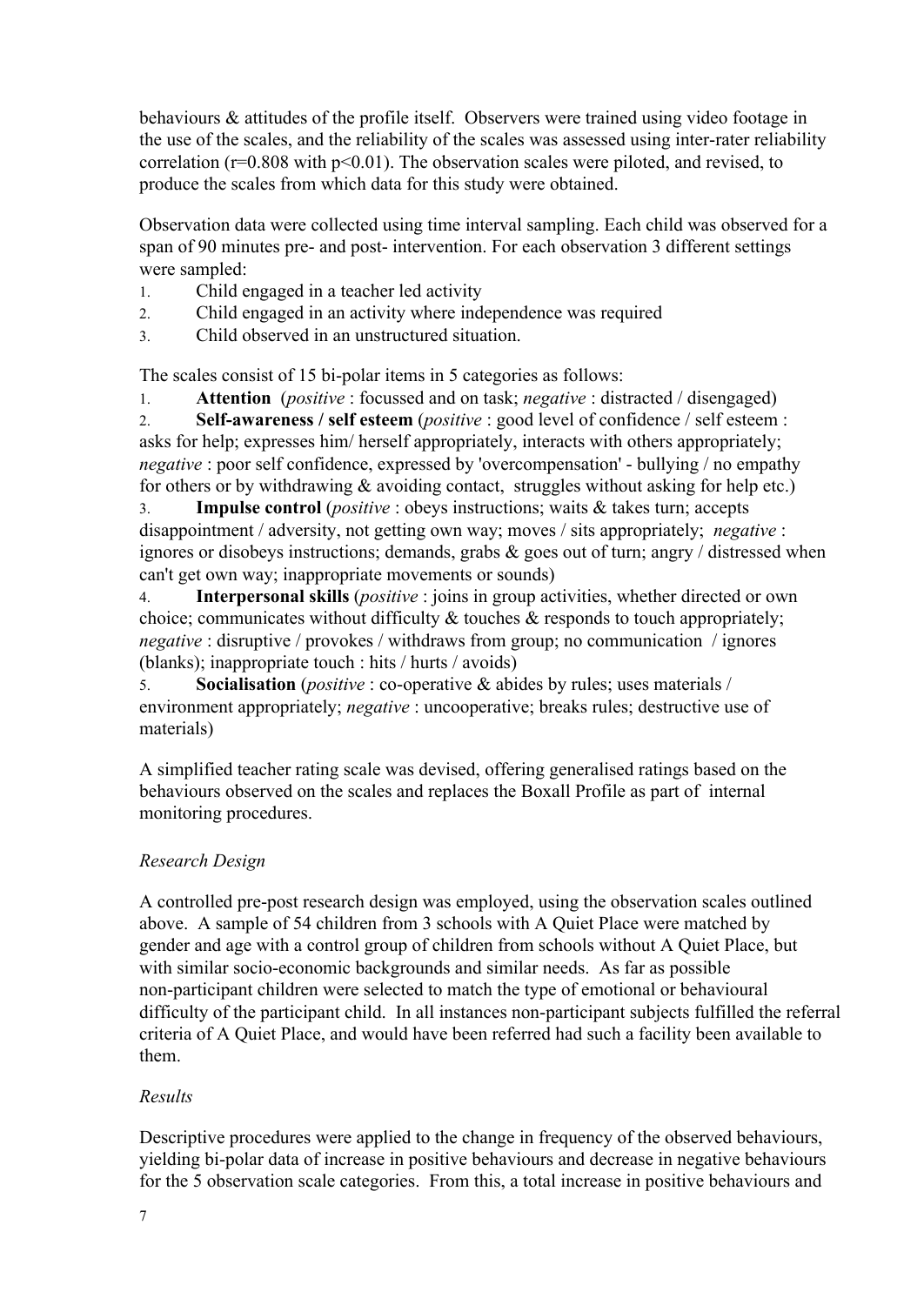decrease in negative behaviours across categories was obtained for both participants and non-participants, yielding two levels of measurement for two matched but independent groups.



*Fig 2: Average increase in positive behaviours and decrease in negative behaviours for participant and nonparticipant groups over a sixweek period*

Statistical analysis of the data was conducted using the t-test for independent samples (see table 1). A Quiet Place participants show a mean increase in positive behaviours of 93.35  $(SD=86.48)$  as opposed to the non-participants, whose mean increase in positive behaviours is 14.48 (SD=77.39), producing a mean difference between the two groups of 107.83. In terms of decrease in negative behaviours, A Quiet Place participants show a mean decrease in negative behaviours of  $61.89$  (SD  $92.6$ ), while non-participants show a mean decrease of 0.67 (SD=84.87), producing a mean difference between the two groups of 61.22 Both these differences fall within the respective confidence intervals. In both instances it is shown that such differences are highly unlikely to be due to chance (with  $t=6.83$ , DF=106, p<0.001 for increase in positive behaviours and t = 3.58; df = 106, p<0.001 for decrease in negative behaviours). It can therefore be concluded that both the increase in positive behaviours and the decrease in negative behaviours observed in the children who attended A Quiet Place is as a result of that intervention.

|                      | t    | df  | Sig.<br>(2-tailed) | Mean<br><b>Differen</b><br>ce | Std.<br>Error<br><b>Differen</b><br>ce | 95%<br>Confide<br>nce<br>Interval<br>of the<br><b>Differen</b><br>ce |              |
|----------------------|------|-----|--------------------|-------------------------------|----------------------------------------|----------------------------------------------------------------------|--------------|
|                      |      |     |                    |                               |                                        | Lower                                                                | <b>Upper</b> |
| <b>Total Inc Pos</b> | 6.83 | 106 | .000               | 107.83                        | 15.79                                  | 76.52                                                                | 139.14       |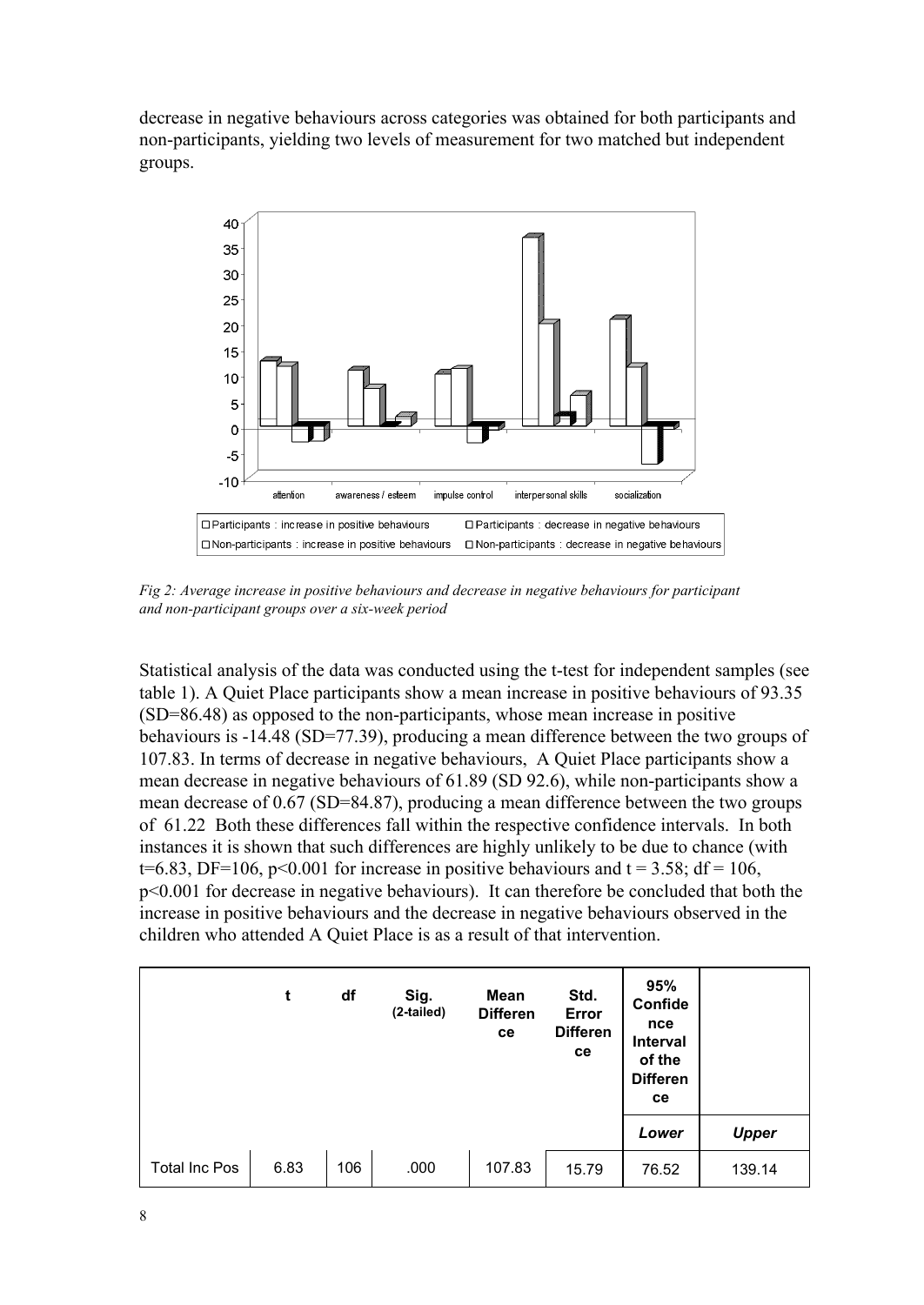| Total Dec | 3.58 | 106 | .001 | 61.22 | 17.09 | 27.33 | 95.11 |
|-----------|------|-----|------|-------|-------|-------|-------|
| Neg       |      |     |      |       |       |       |       |

*Table 1 : Independent samples ttest for equality of means: total increase and decrease in behaviours*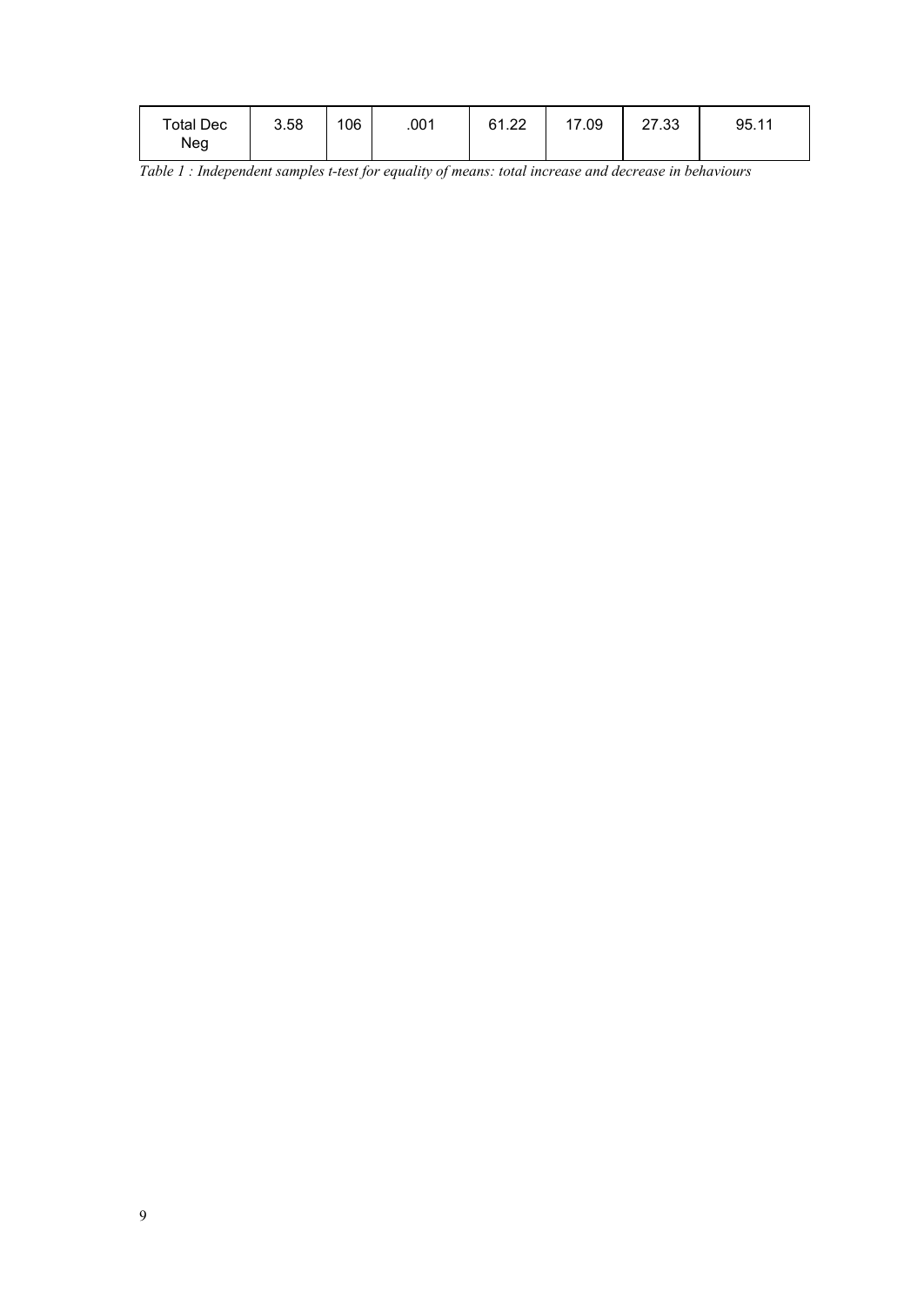Further analysis by gender and by age, using the same procedures, suggest a slight increased effectiveness in boys over girls, and in older children (Y4, Y5 and Y6) over younger children (N, Y1, Y2 & Y3).



*Fig. 3: Average change in frequency of behaviours by reason for referral (N for Behaviour*  $= 27$ ; *N for support*  $= 27$ 

Analysis of reason for referral produces two distinct categories – children with acting-out type behaviours which interfere with learning and classroom management, and conditions which require support on emotional and psychological levels. Behaviours in the former category include anger management, violent and destructive behaviours and bullying behaviours. Reasons for support include poor self esteem, difficult home circumstances, bereavement and victimisation behaviours.



*Fig 4: Change in dif erent behaviour types for children referred for problems with behaviour and for those referred for emotional and psychological support*

Fig. 3 illustrates the difference in overall behaviour change by referral category, and fig. 4 shows the change in behaviour by referral group in terms of specific types of behaviour.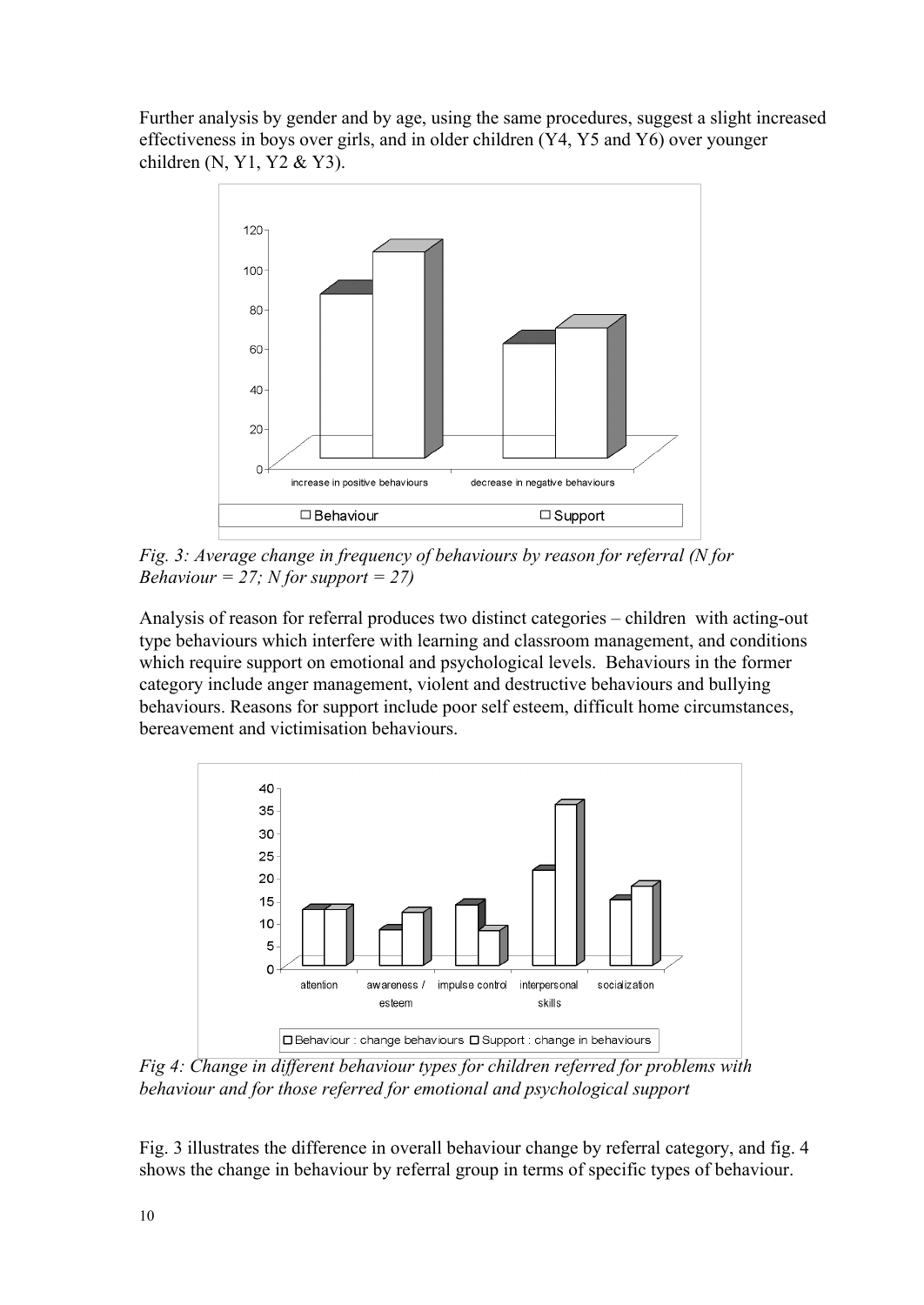# **Discussion**

Observation data indicates a clear and significant improvement in the behaviour of children receiving A Quiet Place interventions. Comparison with a matched control group provides statistically significant results, supporting the hypothesis that the observed change is in fact due to the intervention. Results further suggest that interventions may be slightly more successful in the case of boys than of girls, and that younger children may show slightly less improvement in some areas than older children. When behaviour change is analysed by reason for referral, a slightly greater improvement is seen for children referred for support and poor self esteem than for those referred for behaviour problems. While this difference is not statistically significant, it does support the trend identified by the pilot study (Spalding, 200). Further analysis by category reveals an interesting pattern of change (fig. 4). Gain in attention across the two groups is very similar, but there are clear differences in terms of increase in self-esteem and improved impulse control. Those referred for support and the improvement of self-esteem show greater gains in self esteem than those referred for behavioural difficulties, while those referred for behavioural difficulties show the greater improvement in impulse control. While these findings could be considered self-evident, their presence provide supportive evidence both for the effectiveness of the targeted interventions of A Quiet Place, and an index of the validity of the behavioural classification of the observation categories. It is of further interest that the greatest gain across all categories, namely the increase in positive socialisation behaviours (fig. 2), appears to be as a result of the large increase in self-esteem as evidenced in fig.4.

The variations in results by gender and by age need to be considered in relation to sample size. This factor is particularly significant in terms of age, whereby N=13 for the younger group and N=41 for the older group. Should future research support these differential effects, however, the outcome-based nature of the intervention could be considered alongside the differing needs and skills of the two age groups. The vital importance of very early intervention in the prevention of antisocial behaviour as identified by Walker, et.al. (1998), underlines the need for further development and research in this area.

# *Durability of Change*

While one of the primary aims of the present research was the development of a method of quantitative data collection suited to the nature and objectives of A Quiet Place intervention, an unequivocal measure of the efficacy of this intervention is dependent upon proof of the durability of the observed change.

# **Conclusions**

The strength of the results, both quantitative and qualitative, indicate that A Quiet Place interventions have a significant impact on the short-term behaviour of children with emotional and behavioural difficulties. The fact that short-term intervention of this nature is capable of generating such a significant change in a short period of time calls for continued scrutiny and longer term monitoring, and an evaluation of the wider ranging implications of these effects in terms of cost, benefit and social impact.

# **References**